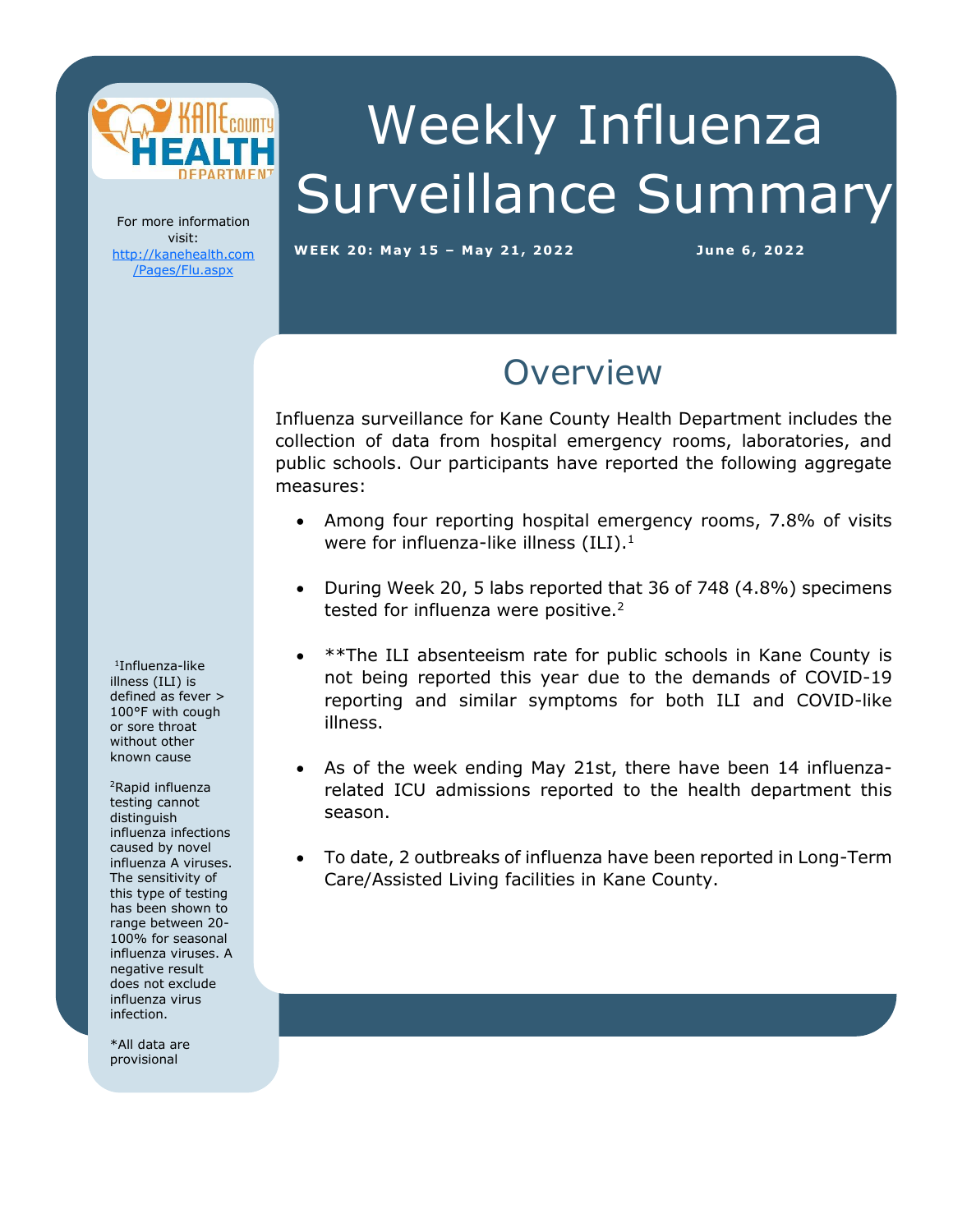# Emergency Room Visits

During Week 20, 7.8% of reported hospital emergency room visits were for influenza-like illness  $(III).<sup>1</sup>$ 

Each week, data for the 2021-22 season will be presented with data from the previous flu seasons to show the trend of ER visits for ILI over time.

Visits for influenza-like illness to reporting emergency rooms during Week 20 had the following age distribution:

- 0-4 years: 31.3% of all ILI visits
- 5-24 years: 28.4% of all ILI visits
- 25-64 years: 30.9% of all ILI visits
- 65+ years: 9.4% of all ILI visits

Throughout the season, KCHD will provide updated information on the total number of people visiting the emergency room for ILI, and what age groups make up those visits.

1 Influenza-like illness (ILI) is defined as fever > 100°F with cough or sore throat without other known cause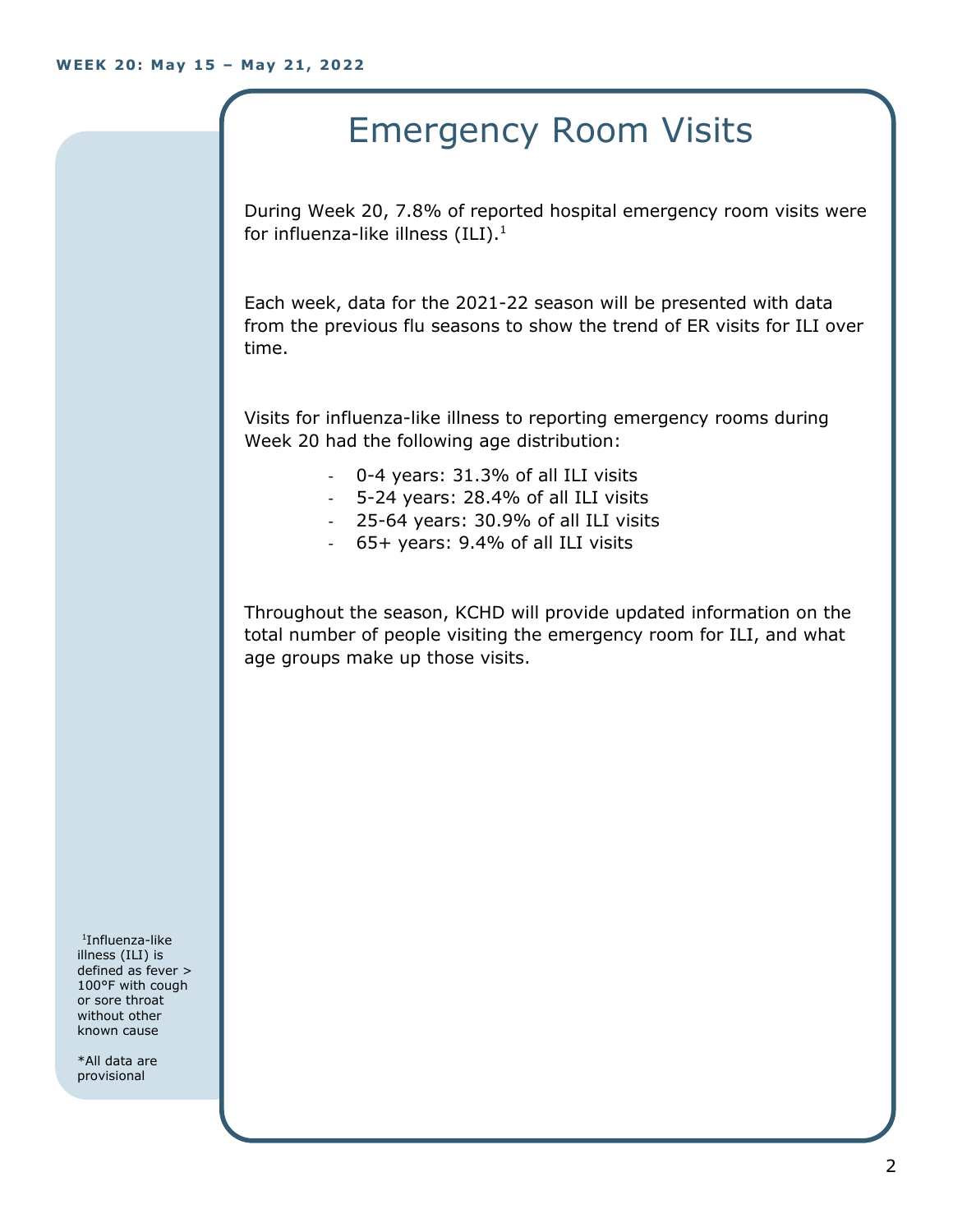

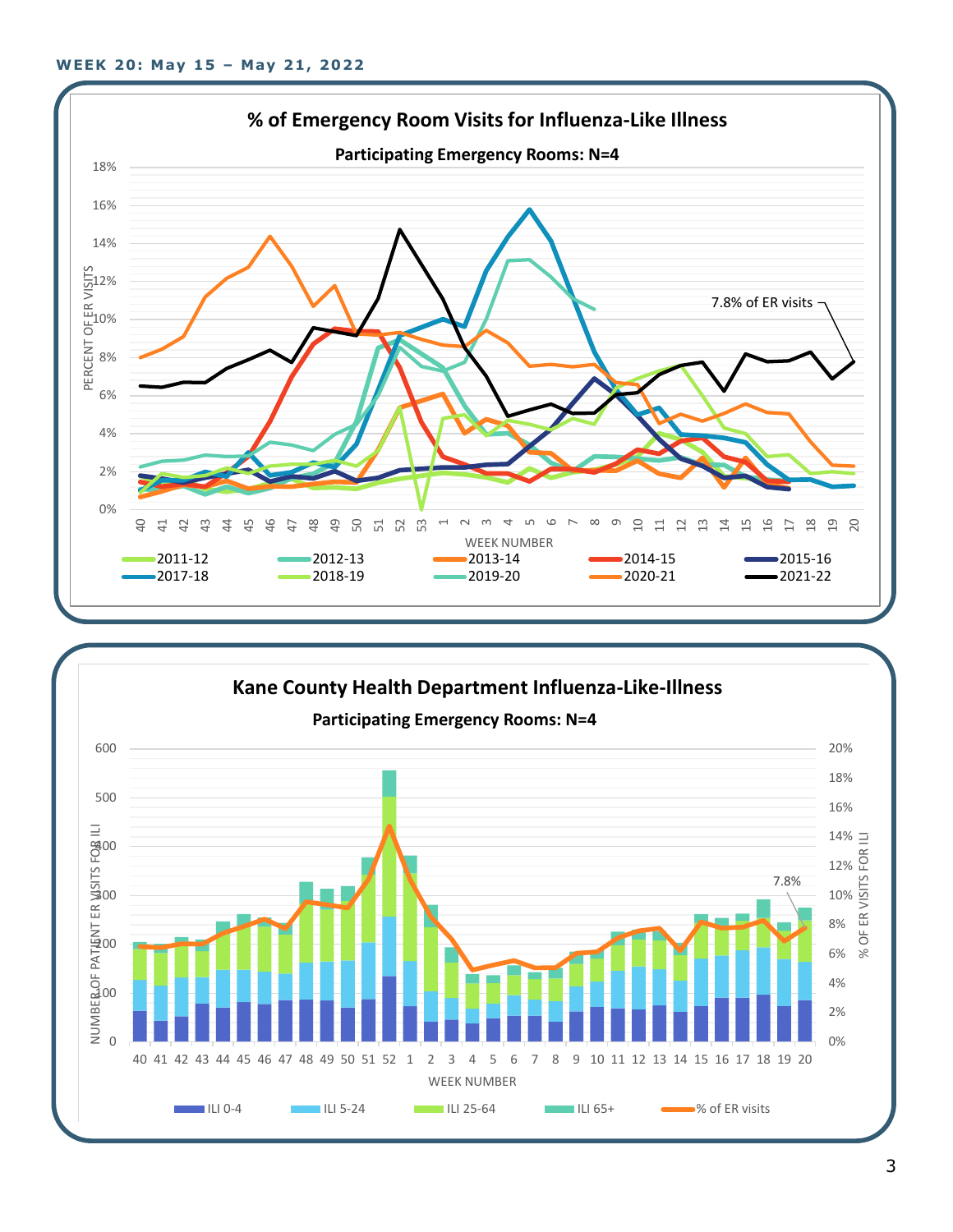## Laboratory Tests

| <b>Kane County Labs (5)</b>       | <b>Week: 20</b> |                | <b>Season Total</b> |                |  |
|-----------------------------------|-----------------|----------------|---------------------|----------------|--|
|                                   | <b>Number</b>   | <b>Percent</b> | <b>Number</b>       | <b>Percent</b> |  |
| <b>Specimens Tested</b>           | 748             |                | 17,439              |                |  |
| <b>Specimens Positive</b>         | 36              | 4.8%           | 746                 | 4.3%           |  |
| <b>Positive Specimens by Type</b> |                 |                |                     |                |  |
| Influenza A                       | 35              | 97.2%          | 716                 | 96.0%          |  |
| Influenza B                       |                 | 2.8%           | 29                  | 3.9%           |  |
| Influenza AB                      | 0               | $0.0\%$        |                     | 0.1%           |  |
| Unknown                           | 0               | 0.0%           | 0                   | 0.0%           |  |



Rapid influenza testing cannot distinguish influenza infections caused by novel influenza A viruses. The sensitivity of this type of testing has been shown to range between 20- 100% for seasonal influenza viruses. A negative result does not exclude influenza virus infection.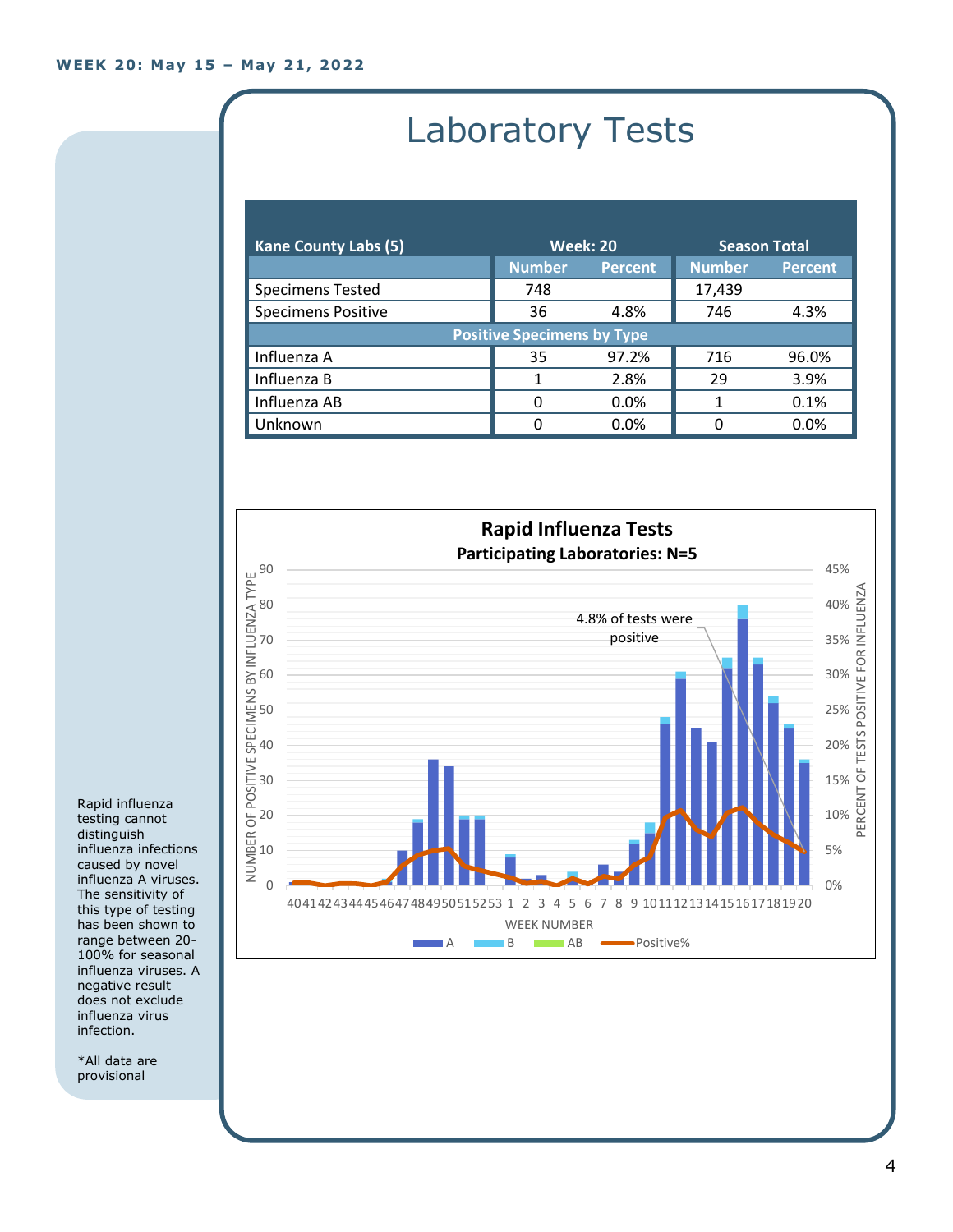### Student Absenteeism

The ILI absenteeism rate for public schools in Kane County is not being reported this year due to the demands of COVID-19 reporting and similar symptoms for both ILI and COVID-like illness.

Influenza-like illness (ILI) is defined as fever > 100°F with cough or sore throat without other known cause.